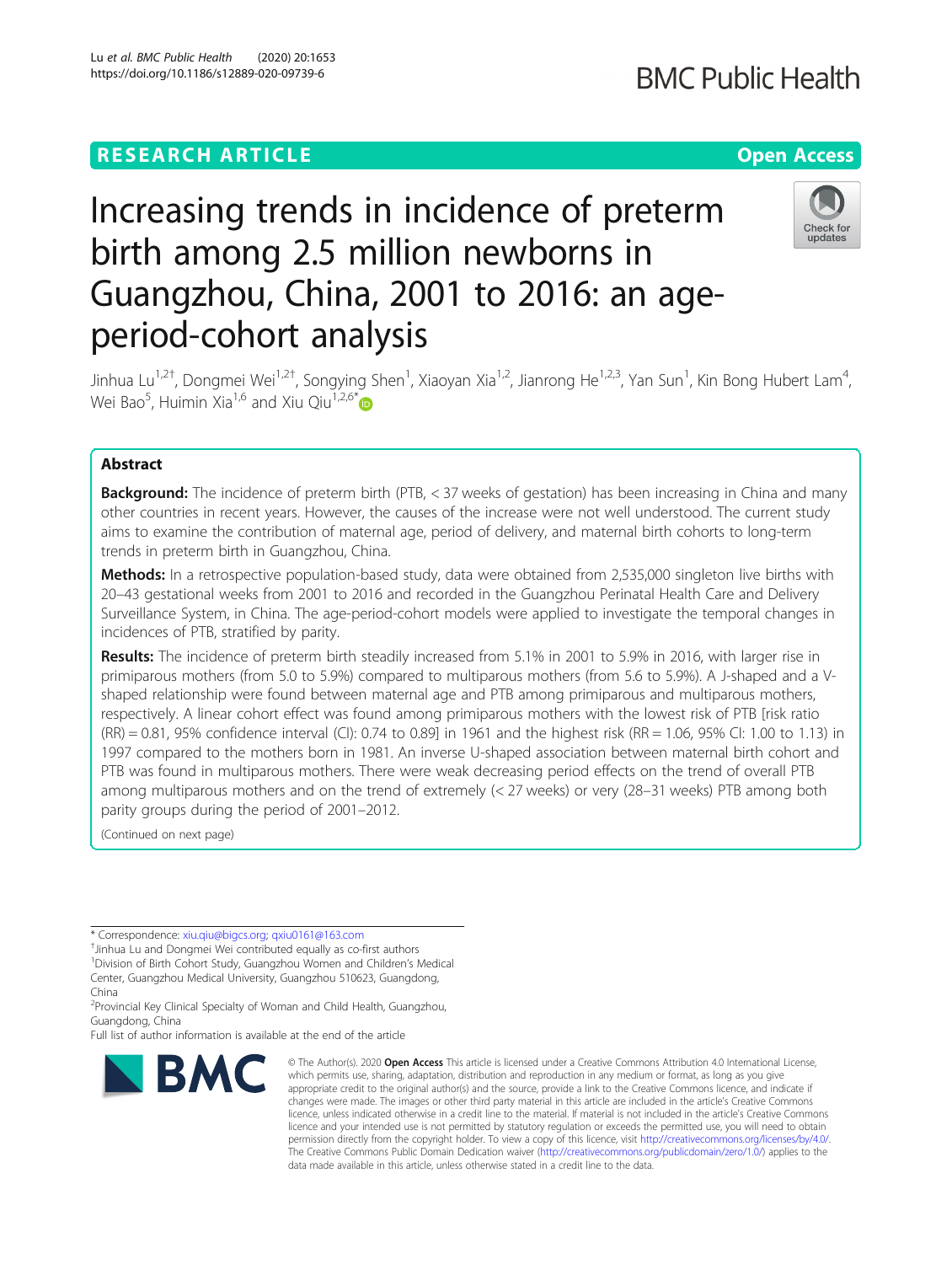### (Continued from previous page)

**Conclusions:** Our findings showed the PTB incidences had been increasing in the past 16 years in Guangzhou, China and both maternal age and cohort effects contributed to these trends. Further studies are recommended on the impact of altered maternal age and parity on premature births and corresponding public education and public health policies.

Keywords: Epidemiology, Preterm birth, Age-period-cohort analysis, Secular trends, Parity

#### Background

Preterm birth (PTB), defined as births before 37 completed gestational weeks, is an important global public health issue. It is estimated that 14.84 million newborns were born to preterm in 2014 worldwide, accounting for 10.6% of all live births [[1\]](#page-7-0). Apart from being the leading cause of neonatal and under-5 child mortality worldwide [[2\]](#page-7-0), PTB also increases the risk of short-term and longterm morbidities, such as poor growth, acute morbidity, respiratory illnesses, neurocognitive disorders, and chronic disease in adulthood, which could lead to high social and economic burdens [[3,](#page-7-0) [4\]](#page-7-0).

Reasons for the rising trend of PTB around the world in recent years [\[5](#page-7-0)–[7](#page-7-0)] remain elusive. Upward shift in maternal age, a known risk factor of PTB [[8,](#page-7-0) [9](#page-7-0)], may partially explain the increasing trend in PTB [\[9](#page-7-0), [10](#page-7-0)]. Maternal early life factors, such as childhood hardships [[11](#page-7-0)] and being born in a household with lower socioeconomic status [\[12](#page-7-0), [13\]](#page-7-0) have been associated with preterm delivery. A classic age-period-cohort analysis, simultaneously examining maternal age (age effect, reflecting biological changes and social processes) [\[14](#page-7-0)], delivery year (period effect, capturing change given a specific period such as advance in medical services, health policies), and the birth year of mothers (cohort effect, reflecting unique experience/exposure and contextual factors experienced by the cohort over their life time) [\[15](#page-7-0)], is therefore a useful tool to interpret trends of health outcomes [[14](#page-7-0), [16,](#page-7-0) [17](#page-7-0)]. Most previous studies examining the association of maternal age and delivering period with incidence of PTB did not take into account the role of maternal birth cohorts [\[5,](#page-7-0) [6](#page-7-0), [18\]](#page-7-0). Only one study in the United States has explored the interaction among maternal age, period, and birth cohort and found a strong effect of maternal age and period on PTB and a weak effect of cohort among older African American mothers [\[11](#page-7-0)].

Maternal age at childbirth has been increasing and the distribution of parity has altered over the past decades in China due to the relaxation of the one-child policy [[10](#page-7-0), [12](#page-7-0)]. Recent studies have suggested higher risk of PTB in primiparas than that in multiparas among mothers with advanced age [\[13,](#page-7-0) [19](#page-7-0)], indicating that the changes in distribution of parity may modify the contribution of maternal age to PTB incidence at a population level. Understanding the mutual effects of parity and mothers' childbearing age on longitudinal trends in PTB incidence is particularly important in areas where the distributions of such factors have changed remarkably. However, information on the effects of the changing PTB trends at a population level has been lacking.

The present study aimed to examine the contribution of these 3 time-dependent factors to the long-term trends in PTB from 2001 to 2016 in Guangzhou, China. We also assessed whether the complex effects were modified by parity.

#### Methods

# Data sources and population

Data on all singleton live births ( $n = 2,553,803$ ) at 20–43 gestational weeks from 2001 to 2016 were retrospectively obtained from the Guangzhou Perinatal Health Care and Delivery Surveillance System [\[7](#page-7-0), [20](#page-7-0)] in Guangzhou, China. The data included maternal age, parity, delivery mode, gestational age at birth, newborn's sex, and birth weight. We excluded mothers who were < 15 or ≥ 45 years of age (*n* = 1947), born either before 1961 or after 2000  $(n = 411)$ , non-Mainland Chinese  $(n = 8976)$  and with missing data on maternal age  $(n = 16976)$ 1881), parity ( $n = 2815$ ), newborn's sex ( $n = 2050$ ) and birth weight ( $n = 723$ ), resulting in 2,535,000 singleton live births in the present study. The study was approved by the institutional ethical committee board of Guangzhou Women and Children's Medical Center (No.201924801).

#### Age, period, and cohort

Maternal age at delivery (age) was grouped into seven intervals: 15–19, 20–23, 24–27, 28–31, 32–35, 36–39, and 40–44 years. Delivery years (period) were grouped into four 4-year categories (2001–2004, 2005–2008, 2009–2012, and 2013–2016). Ten 4-year maternal birth cohorts were obtained by subtracting age from period and labelled as the midpoint of the birth years (1961, 1965, 1969, 1973, 1977, 1981, 1985, 1989, 1993 and 1997). For example, those delivered during the period 2001–2004 at the age of 20–23 were born between 1978 and 1984, thus the midpoint, 1981, was used to represent their birth cohort.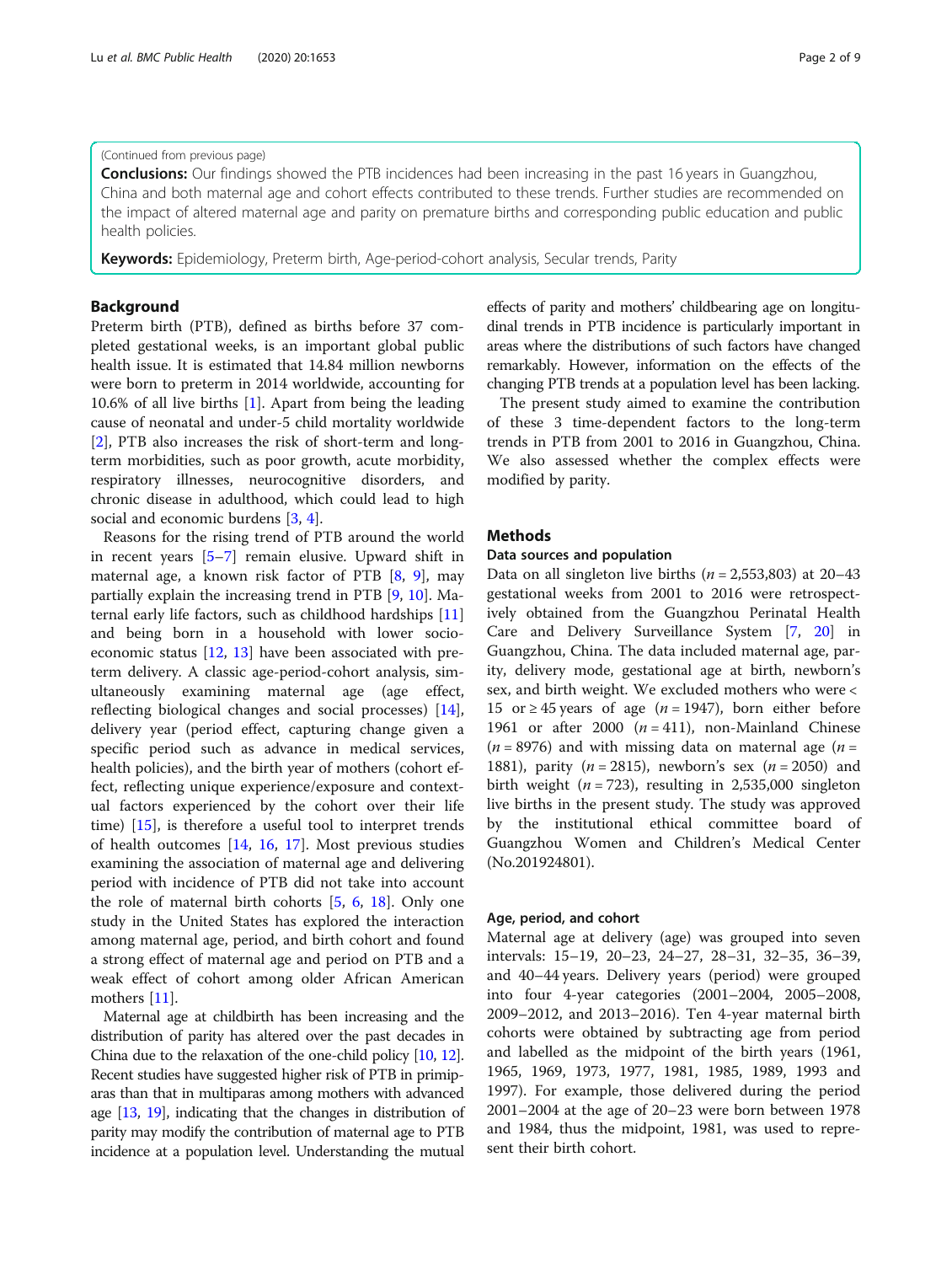#### Outcome measurements

Gestational age was confirmed based on an ultrasound examination in the first or second trimester [[21\]](#page-8-0). When the examination was unavailable, gestational age was calculated according to the last menstrual period. PTB was defined as delivery before 37 gestational weeks.

#### Statistical analysis

Poisson regression models with robust variance were used to estimate the change per year of PTB incidence and 95% confidence intervals (CIs). We also examined the interaction effects between maternal delivery year and parity to test whether the change of PTB incidences among primipara and multipara differed over the 16 year period using Poisson regression model. Age-specific PTB incidences were plotted using heatmaps by maternal delivery period and birth cohort for both parity, respectively.

The age-period-cohort (APC) analysis models were used to investigate the effects of maternal age, delivery year and birth year of mothers on the change trends of PTB incidence. The method described by Carstensen was used to solve the exact linear dependency (i.e.,  $age =$ *period – cohort*) of 3 time-related factors  $[22]$  $[22]$ . The effect of the "drift" variable [\[22](#page-8-0)–[24\]](#page-8-0) (a combination of linear period effects and cohort effects) was estimated for the overall linear trend of PTB incidence, which cannot be attributable uniquely to period or cohort effects. Deviations from linearity (termed curvature), which are uniquely attributable to period or cohort effects and not dependent on any model constraint, were then estimated as period and cohort effects. To detect non-linear effects on PTB incidence trend, we fitted the parametric smooth functions based on natural splines with 3–6 knots for age, period, and cohort. The full models were carried out as a priori and submodels sequentially were fitted with age by adding drift, period and cohort variables. The deviance of the models was used to measure the goodness of fit. The statistical significance of the difference in deviances between the subsequent models was assessed by a log-likelihood ratio test. A smaller deviance value of the model indicates a better goodness fit to the data.

We performed a sensitivity analysis by restricting to births before 32 completed gestational weeks to explore the influence of the 3 time-related factors on extremely (< 27 weeks) or very (28–31 weeks) preterm delivery, which is an important indicator of improvement of modern intensive care for the premature infant.

The age-period-cohort models were performed separately by primiparas and multiparas, using the apc.fit function in the Epi package  $[25]$  $[25]$  $[25]$  in R (version 3.5.2). The period of 2001–2004 and the year of 1981 (the median maternal birth year among PTB cases) were chosen as the reference groups.

#### Results

# Trends in PTB incidence

A total of 2,535,000 mothers with singleton live births were included in the final analysis, of which 1,565,992 (61.8%) were primiparous and 969,008 (38.2%) were multiparous. Figure [1](#page-3-0)a illustrated the incidence of PTB in the full population and in subgroups of parity from 2001 to 2016 in Guangzhou, China. The overall incidence steadily increased from 5.1% in 2001 to 5.9% in 2016 with an average annual increase of 8.2‰ [95% confidence interval (CI), 6.9‰ to 9.4‰], among which the incidence increased from 5.0% in 2001 to 5.9% in 2016 (annual increase: 9.7‰, 95%CI, 8.1‰ to 11.4‰) in primiparous mothers and from 5.6 to 5.9% in multiparous mothers (annual increase: 4.5‰, 95%CI, 2.3‰ to 6.6‰). Significant interaction between maternal delivery years and parity on trend of PTB was observed  $(P < 0.001)$ . Before 2008, the incidence of PTB among multiparous mothers was consistently higher than that among primiparous mothers. After that, the incidences among these two groups became similar. Figure [1](#page-3-0)b showed the different gap of PTB incidences between the two parity groups on each maternal age. The incidences of PTB among primiparous mothers with age  $\geq 28$  were higher than multiparous mothers, while opposite results in women who were younger than 23 years old. The maternal and birth characteristics of all mothers and by parity were presented in Supplementary Table 1 [see Additional file [1](#page-7-0)].

# Maternal age specific trends by year of delivery (period) and birth cohort

Figure [2](#page-4-0) revealed that each generation experienced higher incidences than the generation preceding it among primiparous mothers after the age of 24. For instance, among the mothers with age of 40–44, the incidence of PTB rose from 9.0% in mothers born in 1961 to 11.2% in mothers born in 1973. The same was also observed among multiparous mothers older than 28 years. However, an opposite trend was found for younger (age of 15–27) multiparous mothers, who were born in more recent cohorts.

### Age-period-cohort effects on preterm birth

Supplementary Table 2 [see Additional file [1](#page-7-0)] summarized the results from the fit of the APC models by parity for PTB incidence, in which age, period, and cohort year were modeled continuously with splines. The change in residual deviance in the sequence of model building showed that age-drift and age-cohort models obviously improved the fitness over the age-only model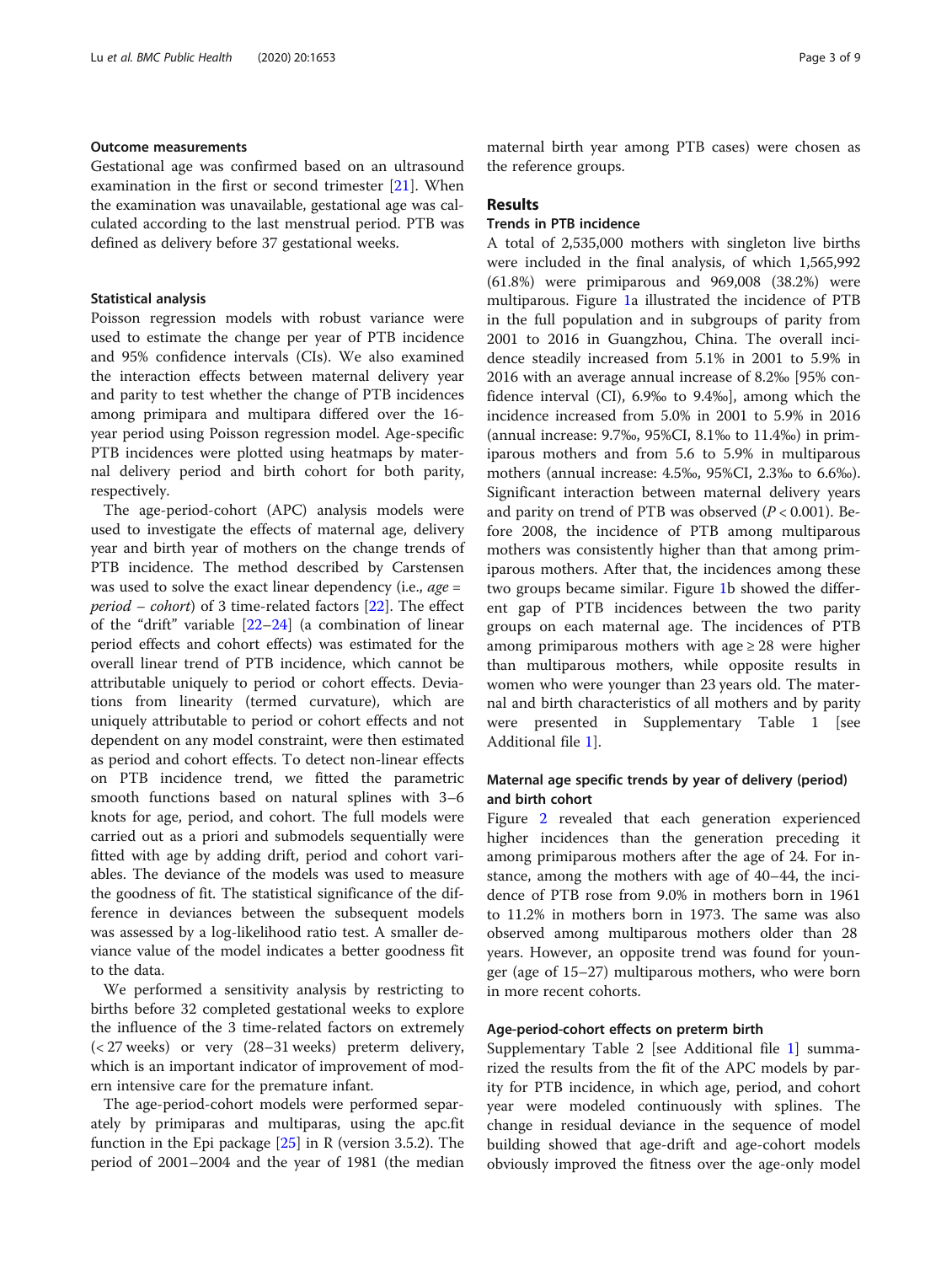<span id="page-3-0"></span>

for primipara and age-cohort and the full APC models were better than the age-only model for multipara.

Figure [3](#page-5-0) showed the age-period-cohort effects on preterm delivery stratified by parity. The maternal age effect (the left curves) showed the change trend of preterm delivery incidence across different maternal age among two different parity groups were generally similar, where incidences of PTB were decreasing at younger age and then remained constant but were increasing at advanced age. However, age effects displayed a J-shaped curve among primiparous mothers and a V-shaped curve in multiparous mothers, where the nadir of preterm birth incidence appeared earlier in primiparous mothers (approximately 22 to 26 years) than in multiparous mothers (approximately 25 to 30 years).

Cohort and period effects reported as risk ratios of PTB are the curves in the middle and on the right of Fig. [3a](#page-5-0) and b, respectively. When compared to the mothers born in the median year of 1981, a gradually growing risk ratio of PTB, from 0.81 (95%CI, 0.74 to

0.89) in 1961 to 1.06 (95%CI, 1.00 to 1.13) in 1997, was observed among primiparous mothers born between 1961 and 1997 whereas risk ratio in multiparous mothers increased before 1981 but fell later.

The risk ratios of preterm delivery in primiparous mothers remained stable across the study period when compared to the reference period of 2001–2004. For multiparous mothers, there was a slight decline in risk ratios of PTB in the period of 2001–2012 (Risk ratio, 2005–2008: 0.96, 95%CI, 0.95 to 0.97; 2009–2012: 0.94, 95%CI, 0.92 to 0.96) compared with the period of 2001– 2004.

When restricting to extremely or very PTB, the age and the cohort effects were similar to those for overall PTB. The period effects showed a V-shaped curve among both parity, where the nadir of risk ratios appeared in 2009–2012 (Risk ratio, primiparous mothers: 0.89, 95%CI, 0.84 to 0.93; multiparous mothers: 0.88, 95%CI, 0.83 to 0.93). The findings were presented in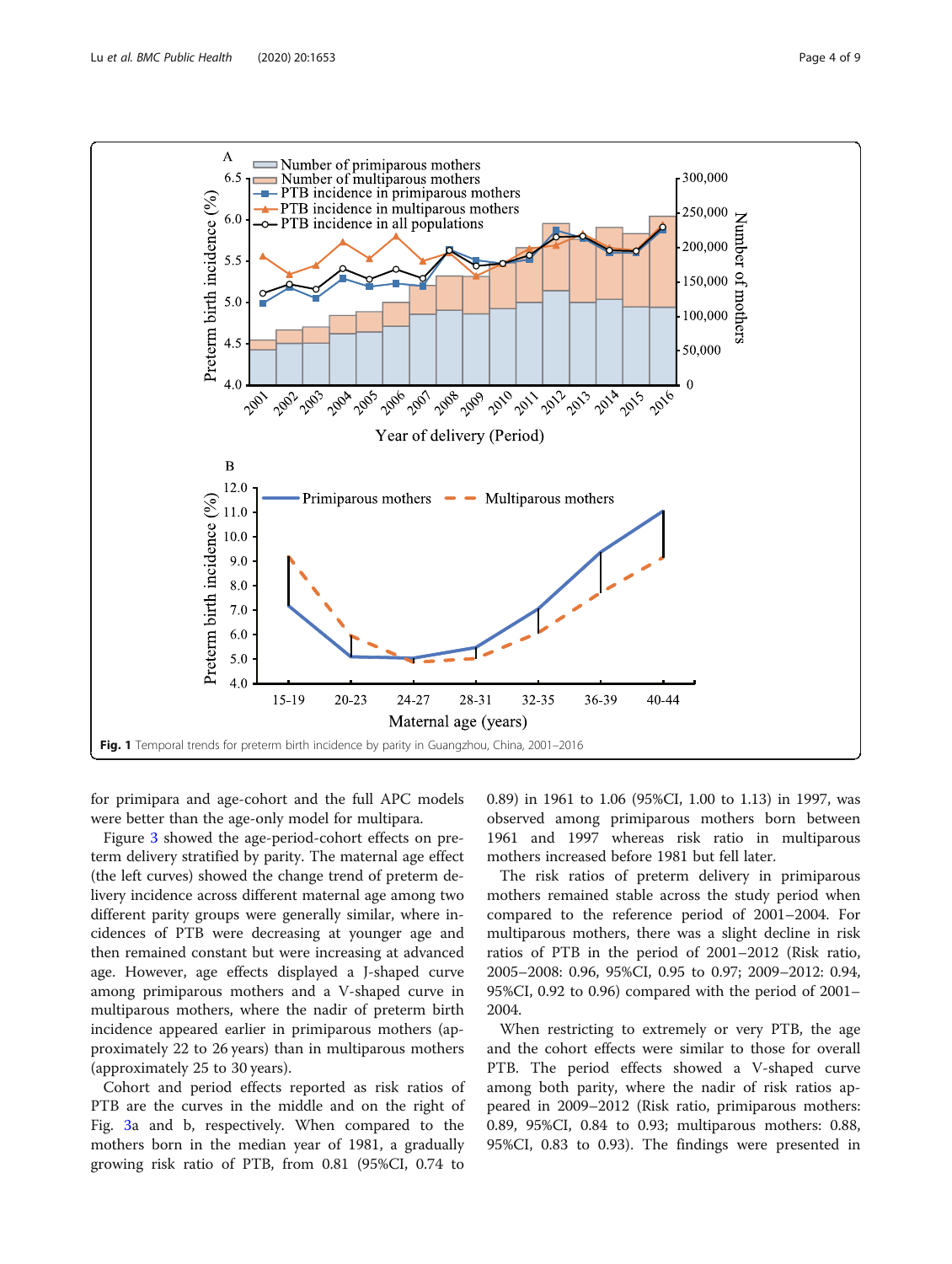<span id="page-4-0"></span>

Supplementary Fig. 1 and Supplementary Table 3 (see Additional file [1](#page-7-0)).

# **Discussion**

In a large sample of 2.5 million pregnant women from Guangzhou, China, we observed that the PTB incidence increased linearly from 2001 to 2016. We also found there were strong effect of maternal age, moderate effect of birth cohort and no or weak effect of delivery period on PTB. A J-shaped and a V-shaped relationship were found between maternal age and PTB among primiparous and multiparous mothers, respectively. Among first

delivery mothers, the incidence of PTB was higher among those born in more recent birth cohorts than those born earlier whereas an inverse U-shaped association between maternal birth cohort and risk of PTB was found in multiparous mothers. We observed that weak decreasing period effects on the trend of PTB among multiparous mothers during the period of 2001–2012 and that the risks of extremely or very PTB among both groups in 2009–2012 were the lowest compared with other periods.

Our study builds on previous studies regarding the association of maternal age and delivering period with the incidence of PTB, and further explored the effect of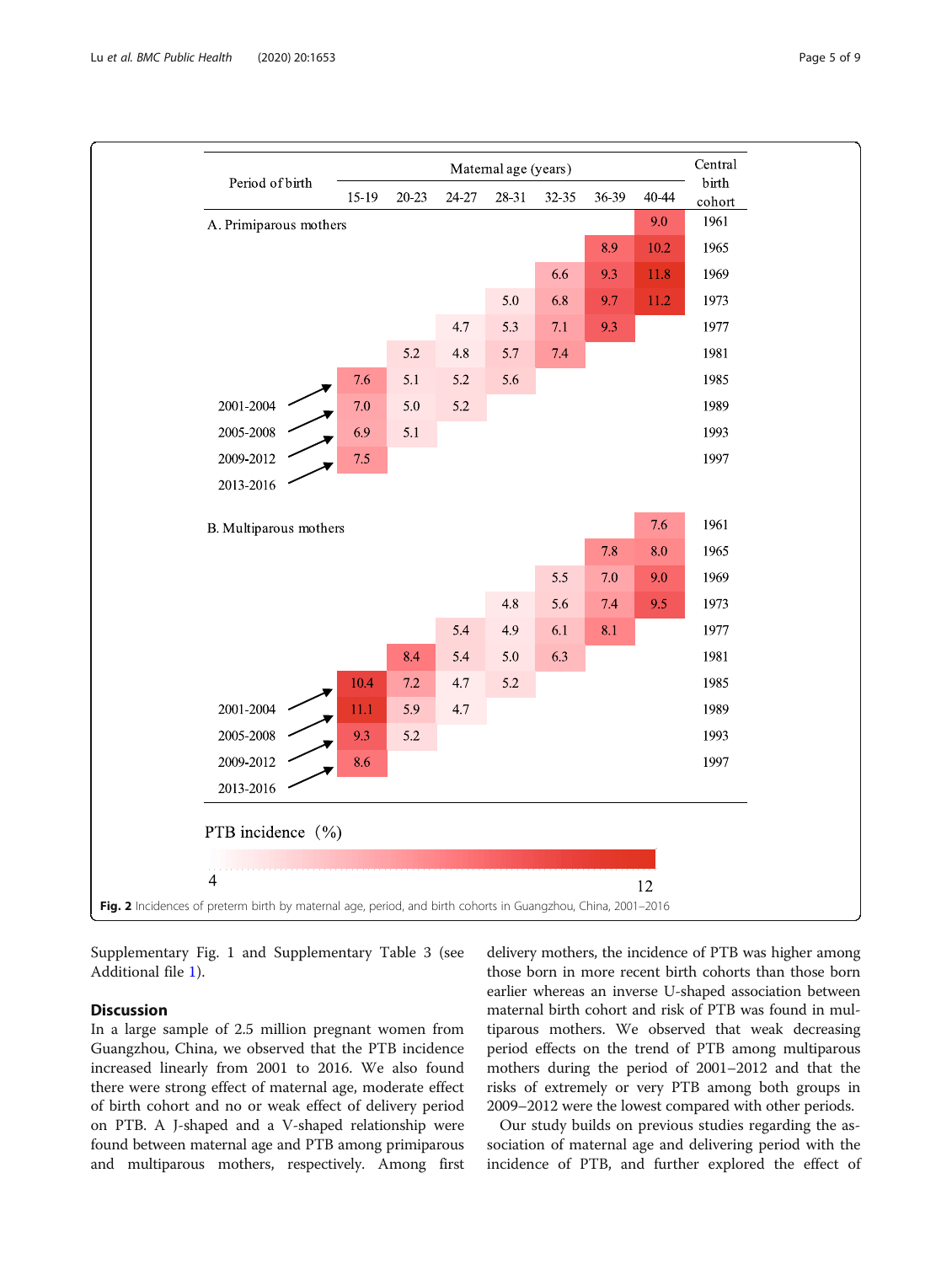<span id="page-5-0"></span>

right curve was the risk ratios of period conditional on the estimated age and cohort effects

birth cohort and the modification effect by parity. To our knowledge, there has been only one study examining the maternal age-period-cohort effect on PTB in the American population [\[11\]](#page-7-0). While our finding on the association between maternal age and PTB is in agreement with that observed in the US study, Ananth and colleagues found that year of delivery had strong effects on PTB and weak effects for mother's birth cohort [\[11](#page-7-0)], which was different from our findings. Interestingly, different patterns of maternal age and maternal birth cohort effect were observed between primiparous and

multiparous mothers in the present study, which had not been explored in previous related studies. A comprehensive understanding of interaction effects of maternal age, delivery period and maternal birth cohort on PTB and modification effects of parity should inform the design and implementation of public health interventions.

Consistent with previous study [[8\]](#page-7-0) both younger and older maternal age increased the risks of PTB regardless of parity. The increasing trend in preterm birth was mainly driven by upward shift in maternal childbearing age due to experiencing high levels of economic and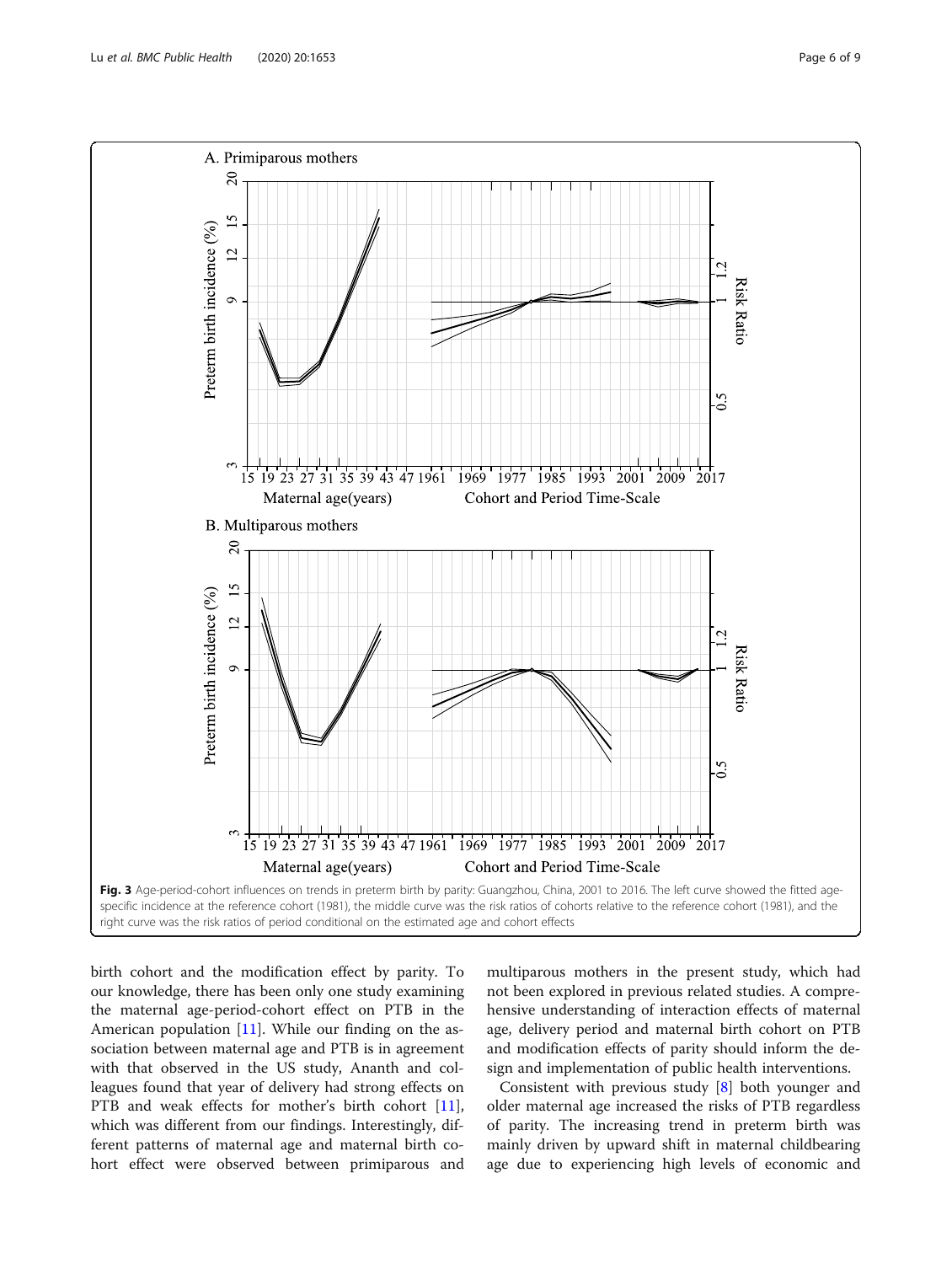mental stress, especially in primiparous mothers [\[26](#page-8-0)]. Also, the proportion of advanced-age of multiparous mothers has risen owing to change of family child planning policy, [[12\]](#page-7-0) contributing to the increasing trend of PTB. Our study also showed that primiparous mothers who had higher risk of PTB were younger than multiparous mothers in older age. Larger increase in the prevalence of chronic conditions by maternal age in primipara than multipara [\[13](#page-7-0), [27](#page-8-0)] may explain, at least partly, the trend towards younger maternal age with PTB among primipara.

Our study showed that lower risks of extremely or very PTB among both primiparous and multiparous mothers who delivered their children in the period around 2009–2012. Increasing level of educational attainment, enhancement of perinatal care service provision and technological advance in PTB prevention over the past decade may have contributed to the decreasing trend of extremely or very PTB. In our population, we found higher education level was associated with lower risk of preterm delivery, especially among primiparous mothers (Data not shown). However, other risk factors of PTB, such as health problems triggered by urbanization and increasing use of assisted reproductive technology, may counteract the effects of improvement of medical care services, which may partially explain the effects of periods of extremely or very PTB tended to be null in the more recent years [\[28,](#page-8-0) [29\]](#page-8-0). In Guangzhou, we found higher incidence of preterm birth in the central area than that in the suburban area over time (Data not shown).

Our findings showed that mothers born in more recent era had a higher risk of PTB among primiparous mothers as well as among multiparous mothers who born before 1981. Mothers born in more recent birth cohort experience remarkable lifestyle change, increased environmental pollution, and higher stress due to rapid change of economy and society, which may pose profound impacts on women's reproductive system [[30](#page-8-0)–[32](#page-8-0)]. For example, prevalence of obesity in both children and adult female increased rapidly over past two decades in China [[28,](#page-8-0) [33\]](#page-8-0). Evidence has shown that obesity is associated with inflammatory up-regulation and higher risk of metabolic disorders, such as insulin resistance and lipotoxicity, which may disturb the function of reproductive system during their lifetime and ultimately increase the risk of PTB [[34](#page-8-0)]. However, a decreased cohort effect was also observed among multiparous mothers who born after 1981 but not in primiparous mothers.

We observed that the effects of maternal age or maternal birth cohorts on PTB differed by parity. Although the mechanisms are still not fully understood, it might be partly due to the difference in maternal health conditions, socio-economic background and psychological pressure and so on at each age group between primiparous and multiparous mothers. Further studies are warranted to determine which factors are relevant to our observed effects of maternal age and birth cohorts on PTB and how they might interact with each other.

Although a large sample size included in the analysis enabled us to estimate robust results, several limitations should be considered in the study. Firstly, data on some explanatory variables, such as cigarette smoking, a known risk factor of PTB, were not available in the electronic surveillance database of birth registration; thus we were unable to elucidate the detailed mechanisms of observed maternal age and birth cohort on PTB in this study. However, it is worth noting that in China, the prevalence of cigarette smoking among pregnant women is lower than 1% [\[35](#page-8-0), [36](#page-8-0)]. Secondly, although it is currently standard practice to confirm gestational age using ultrasound examination at first or early second trimester in Guangzhou [\[21](#page-8-0)], the last menstrual period based method was also used in some rural areas, especially during the early delivery period, which might have resulted in misclassification of PTB. Thirdly, although ageperiod-cohort models can provide an exploratory descriptive tool for examining population health patterns, they cannot establish causal inference of disease incidence. Fourthly, the data in our study was from a single city in China, which might limit the generalization of the results. However, Guangzhou is a mega city with a large population (14.5 million) [[37\]](#page-8-0) which is comparable to or even larger than the nationwide population size of many countries around the world.

From a public health perspective, this study suggests that young and advanced-age mothers have higher risk of PTB, and primiparous mothers at higher risk of PTB were younger than multiparous mothers in older age. Thus, prenatal care and interventions should be targeted at young and older pregnant women, particularly for primiparous mothers. Since the implementation of universal 2-child policy in January 2016, there has been a substantial rise in the number of advanced-age pregnant women and premature infants. Allocation of resources for reversing the rising trend of PTB and preventing and treating PTB-related complications in children are warranted. Besides, as Guangzhou is one of the most developed cities in China, our study will provide evidence for the future change of PTB in other developing regions.

# **Conclusions**

Our findings showed the PTB incidences had been increasing in the past 16 years in the Guangzhou, China and both maternal age and cohort effects contributed to these trends. With constant social-economic growth and implementation of universal 2-child policy in China, more attention on the impact of altered maternal age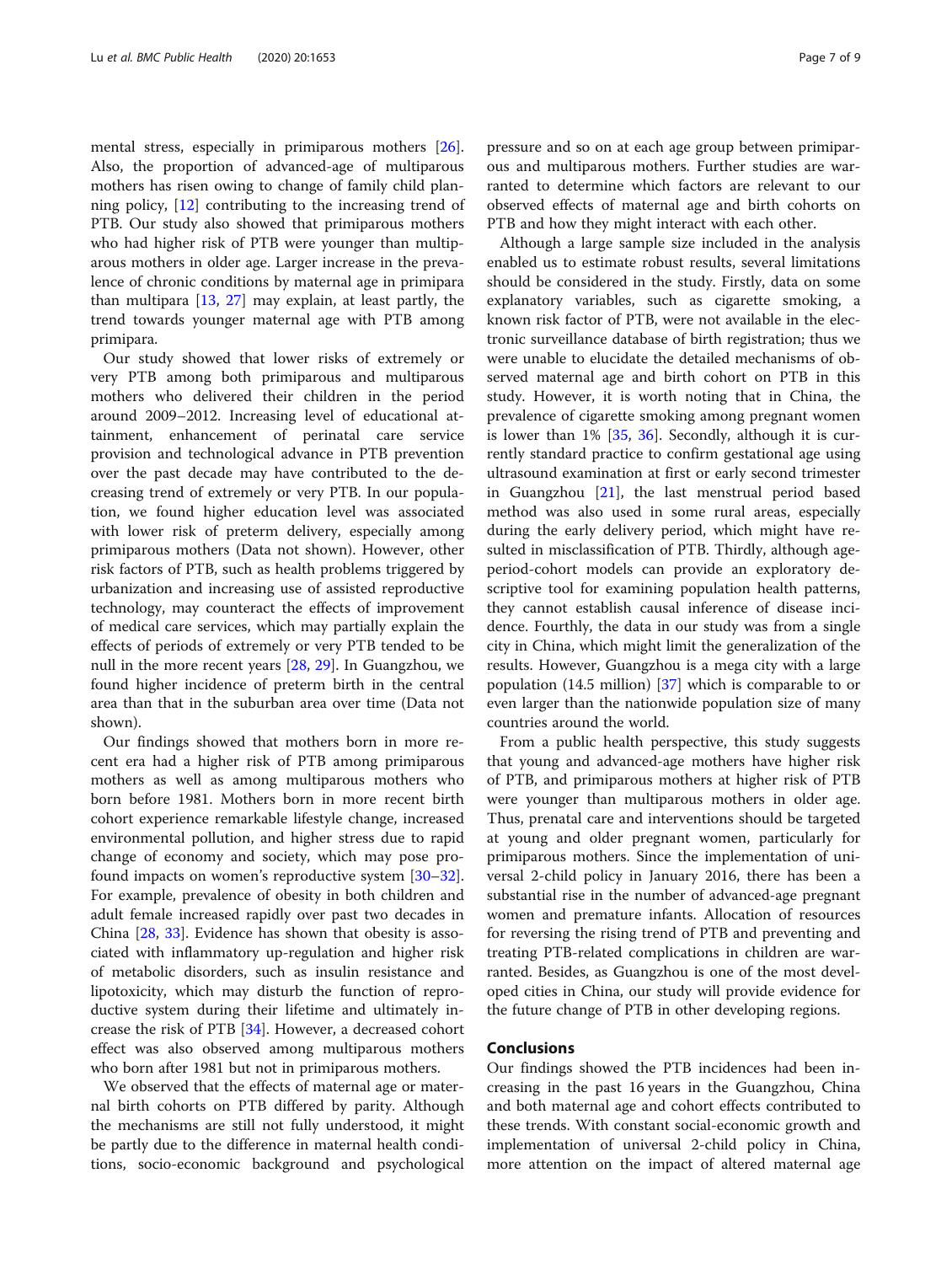<span id="page-7-0"></span>and parity on premature births and corresponding public education and public health policies is needed in the future.

### Supplementary Information

Supplementary information accompanies this paper at [https://doi.org/10.](https://doi.org/10.1186/s12889-020-09739-6) [1186/s12889-020-09739-6](https://doi.org/10.1186/s12889-020-09739-6).

Additional file 1. Supplemental Tables 1-3 and Supplemental Figs. 1. Supplementary Table 1 Maternal and newborn characteristics by parity among singleton live births in. Guangzhou, China from 2001 to 2016. Supplementary Table 2 Analysis of deviance for Age-Period-Cohort models for preterm birth incidence, stratified by parity. Supplementary Table 3 Analysis of deviance for Age-Period-Cohort models for extremely or very preterm birth incidence, stratified by parity. Supplementary Fig. 1 Age-period-cohort influences on trends in extremely or very preterm birth by parity in Guangzhou, China, from 2001 to 2016

#### Abbreviations

PTB: Preterm birth; RR: Risk ratio; CI: Confidence interval; APC: Age-periodcohort

#### Acknowledgements

The authors are grateful to all those who contributed to the project implementation, including researchers, project coordinators, data collectors and data clerks. We also thank Dr. Shengxu Li for giving comments on the study.

#### Authors' contributions

HX and XQ conceptualized and designed the study and critically revised the manuscript. JL and DW conducted the study, performed the initial analyses, and drafted the initial manuscript. XX and YS coordinated and supervised data collection and critically revised the manuscript. SS, JH, KBHL and WB interpreted the data and critically revised the manuscript. All authors read and approved the final manuscript.

#### Funding

This work was supported by National Natural Science Foundation of China [grants 81673181 and 81803251] and the Science Technology and Innovation Commission, Guangzhou, China [grant 201807010086]. The funders had no role in the design of the study, in collection, analysis, and interpretation of data, or in writing the manuscript.

#### Availability of data and materials

The raw data was obtained from the Guangzhou Perinatal Health Care and Delivery Surveillance System. These data are not publicly available due to the restricted policy of the institution. Data may be available upon request to the Guangzhou Women and Children's Health Information Center, given researchers and project protocols meet the criteria and have obtained an approval for the data access (enquiry email: [Weidong.Li@gwcmc.org\)](mailto:Weidong.Li@gwcmc.org).

### Ethics approval and consent to participate

This study was approved by the institutional ethical committee board of Guangzhou Women and Children's Medical Center (No.201924801). As only de-identified routinely collected surveillance data were used, the need for informed consent was waived by the institutional ethical committee board.

#### Consent for publication

Not applicable.

#### Competing interests

The authors declare that they have no competing interests.

#### Author details

<sup>1</sup> Division of Birth Cohort Study, Guangzhou Women and Children's Medical Center, Guangzhou Medical University, Guangzhou 510623, Guangdong, China. <sup>2</sup> Provincial Key Clinical Specialty of Woman and Child Health, Guangzhou, Guangdong, China. <sup>3</sup>Nuffield Department of Women's & Reproductive Health, University of Oxford, Oxford, UK. <sup>4</sup>Nuffield Department

of Population Health, University of Oxford, Oxford, UK. <sup>5</sup>Department of Epidemiology, College of public health, The University of Iowa, Iowa, USA. 6 Provincial Clinical Research Center for Child Health, Guangzhou, Guangdong, China.

#### Received: 5 May 2020 Accepted: 21 October 2020 Published online: 04 November 2020

#### References

- 1. Chawanpaiboon S, Vogel JP, Moller AB, Lumbiganon P, Petzold M, Hogan D, et al. Global, regional, and national estimates of levels of preterm birth in 2014: a systematic review and modelling analysis. Lancet Glob Health. 2019; 7(1):e37–46.
- 2. Liu L, Oza S, Hogan D, Chu Y, Perin J, Zhu J, et al. Global, regional, and national causes of under-5 mortality in 2000-15: an updated systematic analysis with implications for the sustainable development goals. Lancet. 2016;388(10063):3027–35.
- 3. Saigal S, Doyle LW. An overview of mortality and sequelae of preterm birth from infancy to adulthood. Lancet. 2008;371(9608):261–9.
- 4. Mwaniki MK, Atieno M, Lawn JE, Newton CR. Long-term neurodevelopmental outcomes after intrauterine and neonatal insults: a systematic review. Lancet. 2012;379(9814):445–52.
- 5. Blencowe H, Cousens S, Oestergaard MZ, Chou D, Moller AB, Narwal R, et al. National, regional, and worldwide estimates of preterm birth rates in the year 2010 with time trends since 1990 for selected countries: a systematic analysis and implications. Lancet. 2012;379(9832):2162–72.
- 6. Xu H, Dai Q, Xu Y, Gong Z, Dai G, Ding M, et al. Time trends and risk factor associated with premature birth and infants deaths due to prematurity in Hubei Province, China from 2001 to 2012. BMC Pregnancy Childbirth. 2015; 15:329.
- 7. Guo Y, Liu Y, He JR, Xia XY, Mo WJ, Wang P, et al. Changes in birth weight between 2002 and 2012 in Guangzhou, China. Plos One. 2014;9(12): e115703.
- 8. Goldenberg RL, Culhane JF, Iams JD, Romero R. Epidemiology and causes of preterm birth. Lancet. 2008;371(9606):75–84.
- 9. Ananth CV, Vintzileos AM. Trends in cesarean delivery at preterm gestation and association with perinatal mortality. Am J Obstet Gynecol. 2011;204(6): 505 e1–8.
- 10. Li YH, Wang YP, Dai L, Zhou GX, Liang J, Li Q, et al. The trend of national advanced maternal age woman proportion in hospital-based surveillance. Zhonghua Yu Fang Yi Xue Za Zhi. 2009;43(12):1073.
- 11. Ananth CV, Misra DP, Demissie K, Smulian JC. Rates of preterm delivery among black women and white women in the United States over two decades: an age-period-cohort analysis. Am J Epidemiol. 2001;154(7):657–65.
- 12. Li HT, Xue M, Hellerstein S, Cai Y, Gao Y, Zhang Y, et al. Association of China's universal two child policy with changes in births and birth related health factors: national, descriptive comparative study. BMJ. 2019;366:l4680.
- 13. Lisonkova S, Janssen PA, Sheps SB, Lee SK, Dahlgren L. The effect of maternal age on adverse birth outcomes: does parity matter? J Obstet Gynaecol Can. 2010;32(6):541–8.
- 14. Reither EN, Hauser RM, Yang Y. Do birth cohorts matter? Age-period-cohort analyses of the obesity epidemic in the United States. Soc Sci Med. 2009; 69(10):1439–48.
- 15. Dodd JM, Crowther CA, Antoniou G, Baghurst P, Robinson JS. Screening for gestational diabetes: the effect of varying blood glucose definitions in the prediction of adverse maternal and infant health outcomes. Aust N Z J Obstet Gynaecol. 2007;47(4):307–12.
- 16. Margerison-Zilko C. The contribution of maternal birth cohort to term small for gestational age in the United States 1989-2010: an age, period, and cohort analysis. Paediatr Perinat Epidemiol. 2014;28(4):312–21.
- 17. KM K, CV A. Age, period, and cohort effects in perinatal epidemiology: implications and considerations. Paediatr Perinat Epidemiol. 2014;28(4):277– 9.
- 18. Fuchs F, Monet B, Ducruet T, Chaillet N, Audibert F. Effect of maternal age on the risk of preterm birth: A large cohort study. PLoS One. 2018;13(1): e0191002.
- 19. Chan BC, Lao TT. Effect of parity and advanced maternal age on obstetric outcome. Int J Gynaecol Obstet. 2008;102(3):237–41.
- 20. He JR, Xia HM, Liu Y, Xia XY, Mo WJ, Wang P, et al. A new birthweight reference in Guangzhou, southern China, and its comparison with the global reference. Arch Dis Child. 2014;99(12):1091–7.